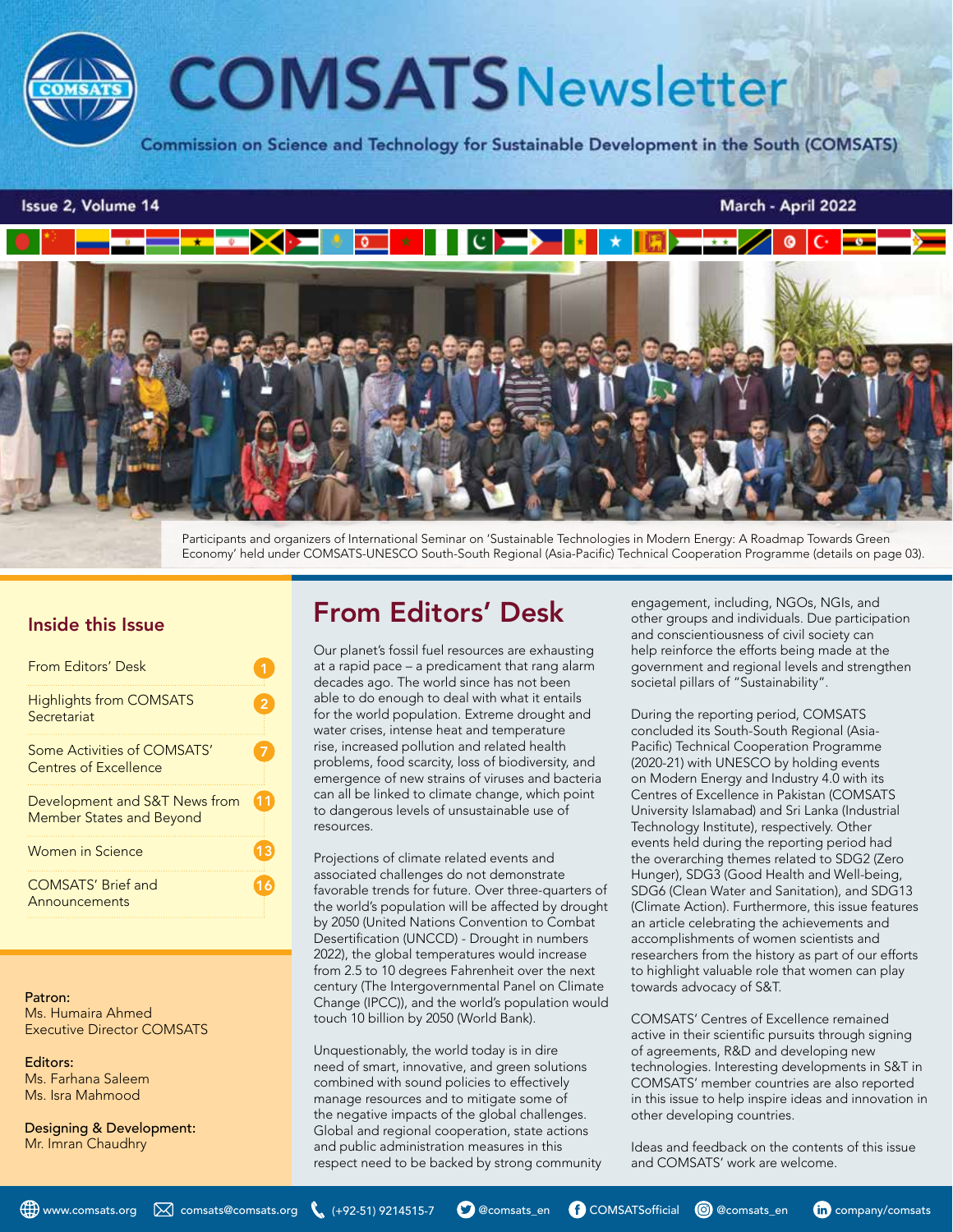

# HIGHLIGHTS FROM COMSATS SECRETARIAT

# Events under COMSATS-UNESCO South-South Regional (Asia-Pacific) Technical Cooperation Programme (Biennium 2020-21)

Under an MoU for execution of COMSATS-UNESCO joint project titled 'COMSATS-UNESCO South-South Regional (Asia-Pacific) Technical Cooperation Programme (Biennium 2020-21)' signed between COMSATS and the Pakistan National Commission for UNESCO (PNCU) in November 2021, last two collaborative events were organized during the reporting period.

#### International Conference on 'Industry 4.0 in the Developing World: Challenges, Gaps and Opportunities' (16th – 17th March 2022)

COMSATS partnered with its Centre of Excellence in Sri Lanka, Industrial Technology Institute (ITI), to organize 'International Conference on 'Industry 4.0 in the Developing World: Challenges, Gaps and Opportunities', on 16th-17th March 2022.

The 25 speakers of the two-day Conference belonged to Industrial Technology Institute (ITI), Sri Lanka; Ministry of Technology and State Ministry of Digital Technology & Enterprise Development, Sri Lanka; Ministry of Youth & Sports, Sri Lanka; Ministry of Development Coordination and Monitoring; Sri Lanka; Pakistan National Commission for UNESCO (PNCU), Pakistan; UNIDO Headquarters, Austria; UNIDO Office, Pakistan; National Research Centre (NRC), Egypt; Presidential Committee on Emerging Technologies, Government of Pakistan; Institute of Policy Studies (IPS), Sri Lanka; Digital Dubai, UAE; Linked Things, Pakistan; Ministry of Information Technology and Telecommunication, Pakistan; COMSATS University Islamabad

(CUI), Pakistan; Information and Communication Technology Agency (ICTA), Sri Lanka; Huawei Technologies Lanka Co (Pvt.) Ltd., Sri Lanka; University of Moratuwa, Sri Lanka; Sri Lanka Electronics Manufacturers and Exporters Association (SLEMEA), Sri Lanka; Entgra Pvt. Ltd., Sri Lanka; Aitken Spence, Sri Lanka; Yazılım Teknolojileri Araştırma Enstitüsü (YTE), TÜBITAK, Türkiye; and COMSATS Secretariat, Pakistan.

The inaugural session of the event was held on 16th March 2022, and was presided over by His Excellency Mr. Namal Rajapaksa, Minister of Youth & Sports/Minister of Development Co-ordination and Monitoring and State Minister of Digital Technology & Enterprise Development of Sri Lanka.

In his welcome address, Chairman of ITI, Sri Lanka, Dr. G.A.S Premakumara, noted that in view of the rapid advancements in emerging technologies, it is vital for policy and decision makers to remain informed of such advancements.

In his opening address, Mr. Jayantha De Silva, Secretary to the Ministry of Technology of the Government of Sri Lanka, emphasized that our future course of action should be based on the knowledge of innovations driven by enabling technologies, such as IoT,

AI, and robotics. He further stated that countries are already beginning to consider Industry 5.0 and Industry 6.0 as alternatives to Industry 4.0 depending on their existing levels of digital infrastructure, culture, social status, and economic situation.

Addressing the gathering at the inauguration, Mr. Syed Junaid Akhlaq, Secretary General, PNCU, considered it important for developing countries to make quick learning and duly invest in science, technology, and innovation infrastructure.

In his keynote address, Dr. Bernardo Calzadilla-Sarmiento, Managing Director at Directorate of Digitalization, Technology and Agri-Business, and Director at Department of Digitalization, Technology and Innovation, UNIDO, Austria, noted that advancements under the 4IR provide realistic solutions to our current and future challenges, including global poverty, climate change, and achieving SDGs.

Prof. Dr. Ashraf H. Shaalan, Chairperson COMSATS Coordinating Council opined that the Fourth Industrial Revolution is an excellent opportunity to unite global communities, build sustainable economies, adapt and modernize models, and to commit to value-based leadership of emerging technologies.

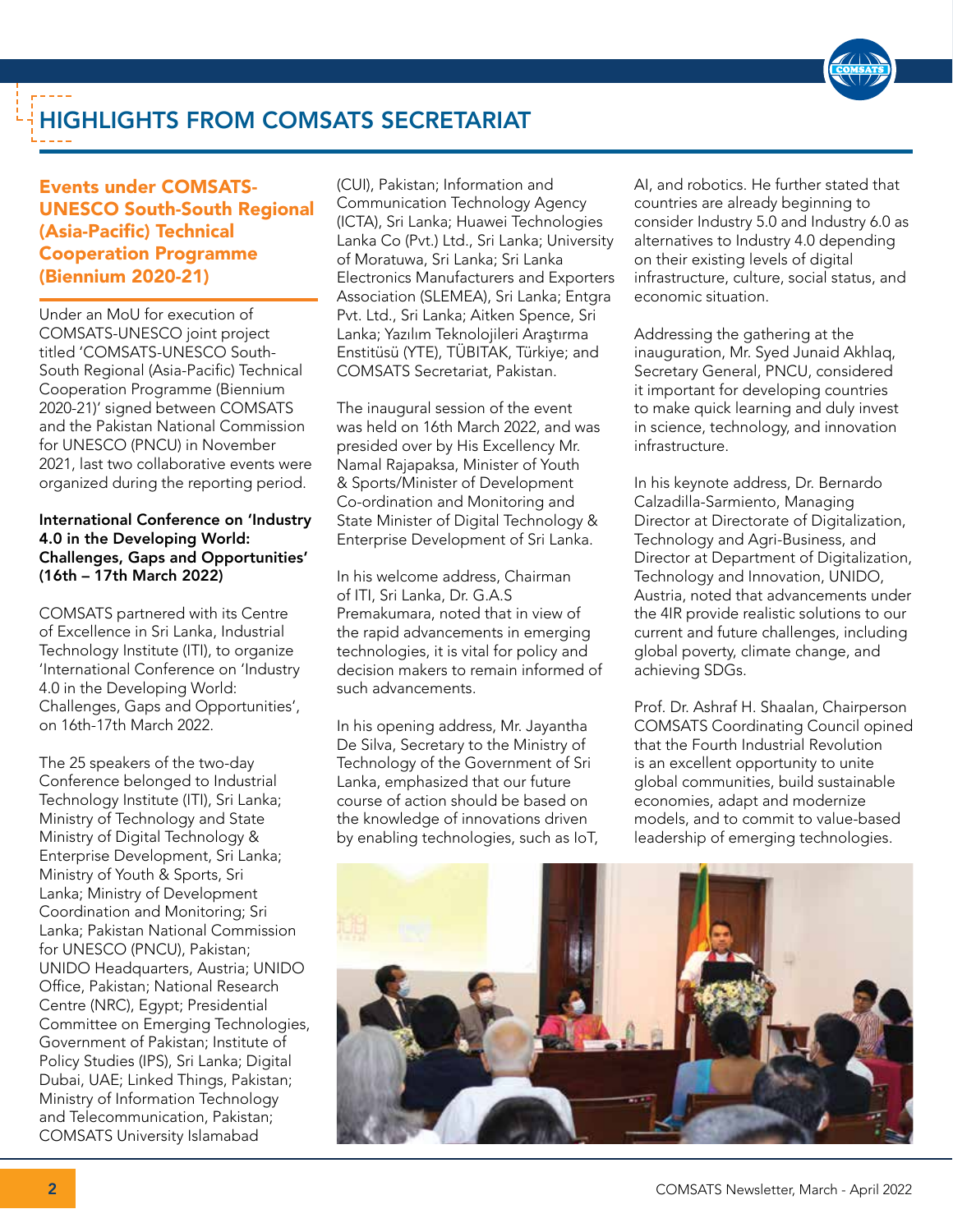

The Chief Guest for the occasion, H.E. Mr. Namal Rajapaksa, stated that Sri Lankan government is updating cross-sectoral traditional procedures to keep up with the pace of emerging technologies while ensuring that they encourage all stakeholders to legislate, regulate, set and implement agenda for critical work.

Dr. Radhika Samarasekera, Director General of Industrial Technology Institute (ITI), and the Conference Chairman, lauded the efforts made by COMSATS and UNESCO for organizing the Conference and also hoped that the event will be a catalyst for driving new approaches and collaborative efforts to benefit from Industry 4.0.

The event's sessions included: Introduction to 4IR – Implications for developing countries; Blockchain & 4IR Technologies; Society 5.0; Innovations and upcoming trends and applications of 4IR; and Smart Cities. The sessions covered the following, respectively:

- resurgence of economy through technology diffusion; digital transformation and 4IR for competitiveness; risks and opportunities in 4IR; and preparing Sri Lanka's labour market for Industry 4.0.
- potential of blockchain for reducing the digital divide; implementing industrial IoT in emerging markets; and learning from blockchain

deployment in UAE.

- Society 5.0 vs Industry 4.0 and future of education and culture in the light of AI.
- 4IR technologies for health, agriculture, energy, and disaster risk management.
- impact of digital technology on international trade; digital transformation of cities; as well as technology enablement for new business models and international trade.

At the end of the technical sessions, a panel discussion was held that was moderated by Mr. Hiranya Samarasekera, Principal Advisor at the Ministry of Technology, Sri Lanka. Discussions during the session covered a number of policy and technical aspects.

#### International Seminar on 'Sustainable Technologies in Modern Energy: A Roadmap Towards Green Economy' (7th – 8th March 2022)

A two-day International Seminar on 'Sustainable Technologies in Modern Energy: A Roadmap Towards Green Economy' was held on 7th and 8th March 2022. The event was aimed to provide interdisciplinary forum to academicians, scientists and early career researchers to deliberate on the importance of energy efficiency, sustainable and renewable energy resources, technologies and

applications.

The event was inaugurated by H.E. Mr. Shibli Faraz, Federal Minister for Science and Technology, Government of Pakistan, on 7th March 2022, in a ceremony hosted at the premises of Pakistan Academy of Sciences (PAS), Islamabad.

In his welcome speech, Rector CUI, Prof. Dr. Muhammad T. Afzal, inter alia, highlighted the need for more research and development in grid technology to bring it in line with modern energy needs, which has a huge potential of drawing investors in smart grids.

Speaking on the occasion, Mr. Syed Junaid Akhlaq, Secretary General Pakistan National Commission for UNESCO (PNCU), was of the view that the advancement of sustainable innovative technologies in modern energy would improve energy security, environment, economy, mechanical

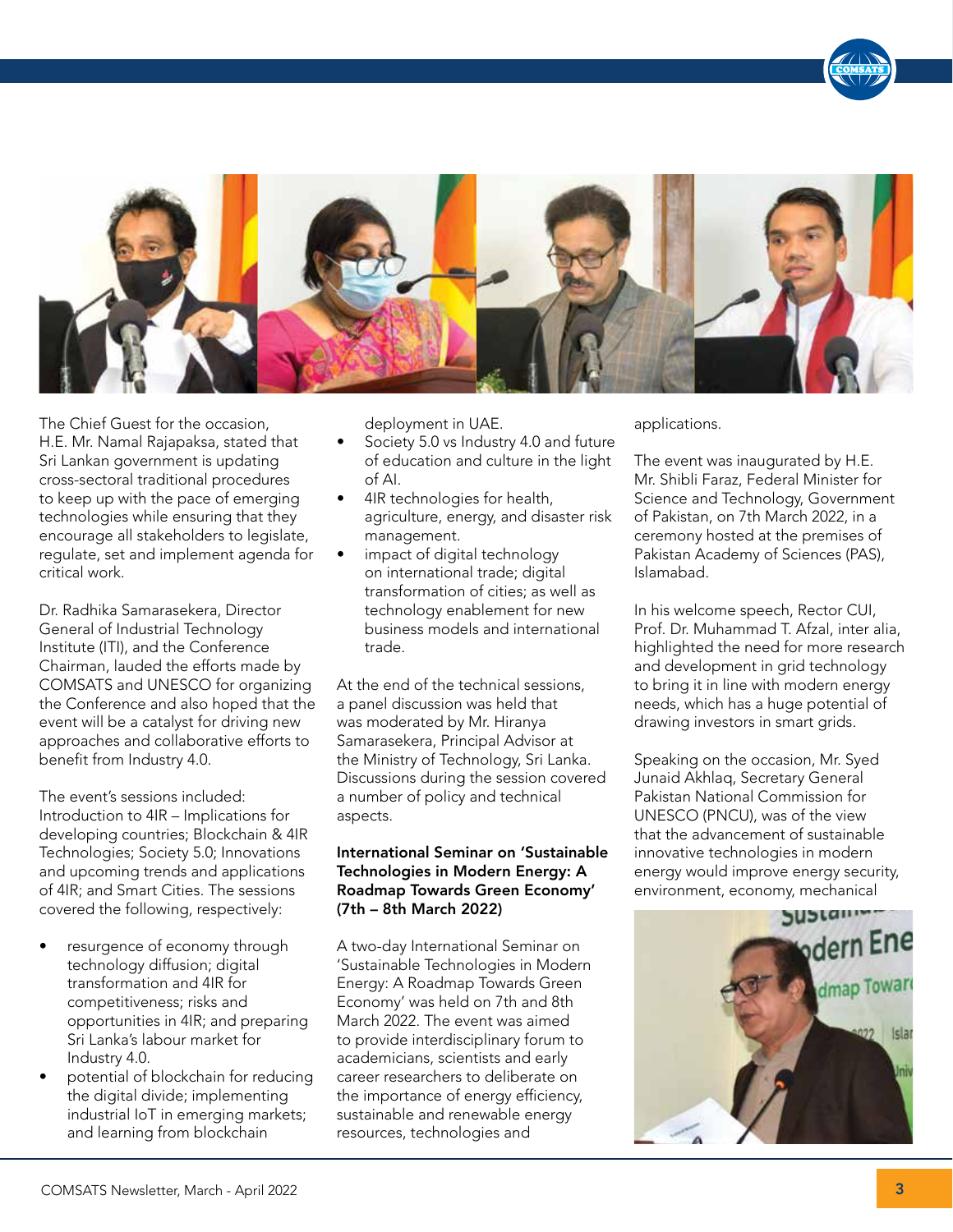

manufacturing, construction, transportation, and industry, as well as contribute to the creation of new jobs.

During his virtual participation, Prof. Dr. Ashraf Shaalan shared the perspective of COMSATS Coordinating Council comprising of the leadership of COMSATS' Centres of Excellence. He considered nations' abilities to keep up with technological progress and innovation, critical for socio-economic growth.

Speaking on the occasion, the Honourable Minister appreciated the role of developing sector and academia in highlighting the issues and initiating key debates on RETs, sustainable development, and green economy. In view of hiking fossil fuel prices, he also emphasized the need for exploiting smart technologies, efficient grids to address issues of the energy demand side in Pakistan. Mr. Faraz further opined that small conservations from energy efficient appliances translate into big savings on large energy projects.

The talks of the event covered a number of issues pertinent to the theme of the event, including: digital engineering; Lithium-ion Batteries as Energy Storage Device; Indigenous development

of hydropower: RE-based based Distributed Generation; Multifunctional electrode materials for li-ion battery and super capacitors; Sustainable Technologies in Modern Energy; Solar Thermal Air Conditioning Technologies; and Materials for Solar Energy and Hydrogen Production.

The speakers and experts of the two-day event represented major Universities and institutions of Pakistan.

## Other Capacity Building Events and Observances

#### Webinar on 'Feasibility Study of Safe Drinking Water through Water Conservation' (30th March 2022)

COMSATS Centre for Climate and Sustainability (CCCS) in collaboration with the Centre for Climate Research and Development (CCRD) at COMSATS University Islamabad (CUI), Islamabad, organized a webinar on 'Feasibility Study of Safe Drinking Water through Water Conservation', on 30th March 2022. The webinar was physically and virtually attended by over 70 participants from Pakistan, Bangladesh, China, Egypt, Ghana, Jamaica, and Nigeria.

The webinar aimed to share the outcomes of the ongoing project titled 'Feasibility Study for Provision of Safe Drinking Water through Water Conservation (SDWC)' being run in three D-8 member countries, i.e., Egypt, Nigeria and Pakistan with the financial support of D-8 Secretariat, Turkey. Within the framework of Sustainable Development Goal 6 (SDG6) – Clean Water and Sanitation – the project was launched with the facilitation of COMSATS Secretariat and the Ministry of Foreign Affairs, Government of Pakistan.

In their remarks at the opening, Ambassadors Shahid Kamal (Founder of CCCS) and Isiaka Abdulqadir Imam (Secretary General of D-8 Secretariat) welcomed the participants, and commended the project stakeholders and acknowledged the holding of the present webinar. Speaking on the occasion, Dr. Ata ur Rehman, Additional Secretary, Ministry of Science and Technology, Government of Pakistan, highlighted the importance of water conservation.

Dr. Toqeer Ahmed, Principal Investigator of the Project, shared the progress of the study with a brief history of smart water metering, water supply situation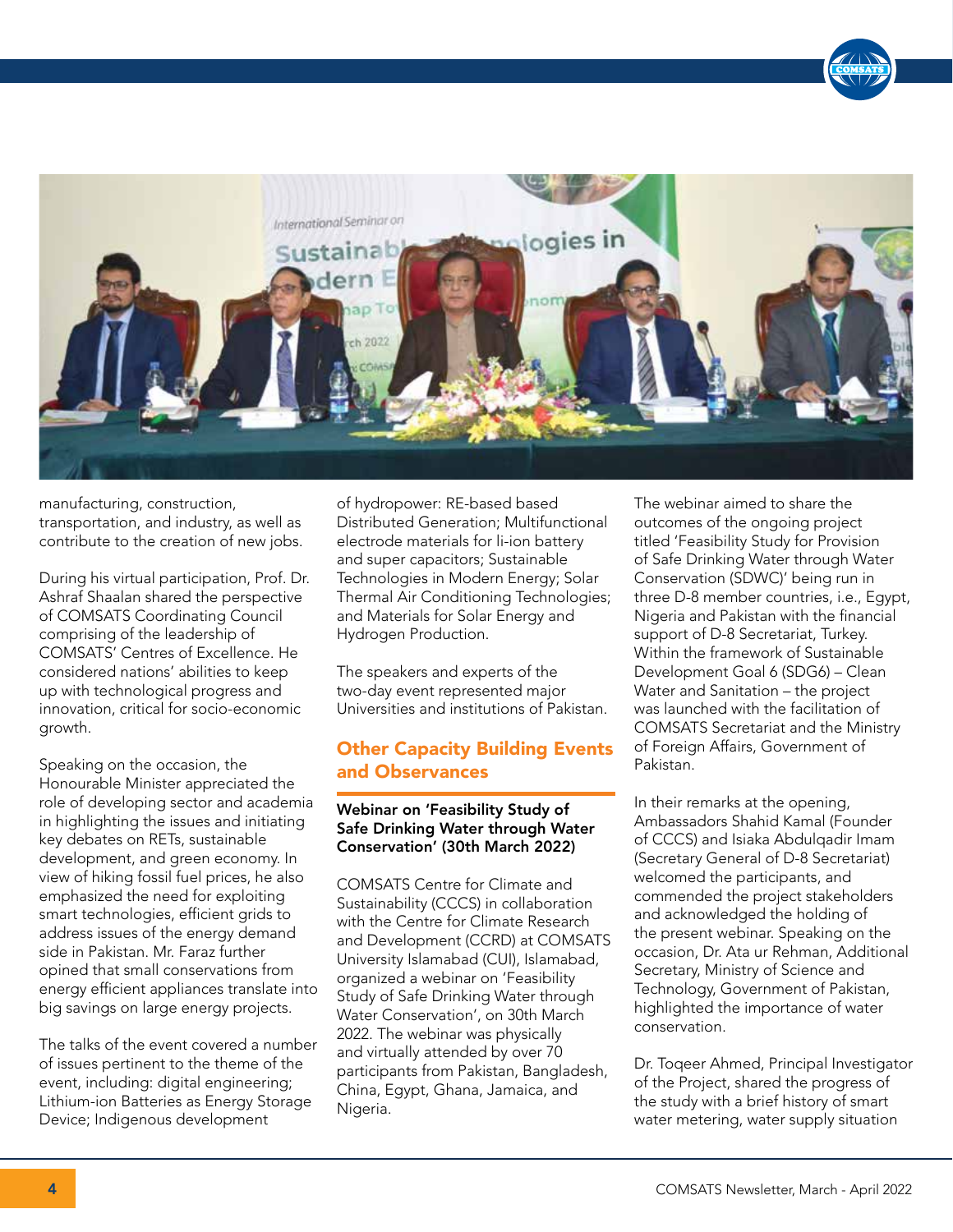

in Islamabad, importance of water conservation and different research activities carried out under his projects.

Prof. Dr. Fagr Abdel Gawad from National Research Centre (NRC) of Egypt and Prof. Dr. Kenneth Yongabi from Imo State University of Nigeria shared their views about water conservation activities in their respective countries. GIS based mapping of the study area was explained by Ms. Saima Naz, GIS expert from CCRD.

Dr. Naveed Iqbal, Director Water Management, Pakistan Council of Research in Water Resources (PCRWR), delineated water management practices in Pakistan and discussed different strategies in this connection like roof top harvesting, artificial ground water recharge, water metering and pricing component.

#### Workshop on 'Crop Microbiome and Sustainable Agriculture' (13th April 2022)

COMSATS in collaboration with its Centre of Excellence in China – the Tianjin Institute of Industrial Biotechnology (TIB), organized a workshop titled "Crop Microbiome and Sustainable Agriculture" from the platform of COMSATS Joint Centre for Industrial Biotechnology (CCIB), on 13th April 2022.

Speakers from Bangladesh, China, Iran, and Kazakhstan delivered lectures to 80 scientists/ researchers. The participation was through both virtual and physical means.

Opening the event, Prof. Dr. Jibin Sun, Director of CCIB/Deputy Director-General of TIB, opined that crop microbiome has the potential to enhance agricultural productivity; reduce occurrence of plant diseases; diminish the need for chemicals and reduce emissions of greenhouse gases.

In his opening remarks, Chairperson COMSATS Coordinating Council, Prof. Dr. Ashraf Shaalan, stated that natural ways to supplement conventional agricultural practices must be sought in order to meet the global demand for food, which is anticipated to climb by 70% by 2050. He viewed microbiome as a potential long-term solution to the challenge of food insecurity. He communicated COMSATS' resolve to continue strengthening relevant capacities of scientific community in its Member States.

The technical proceedings of the workshop featured a keynote address, titled 'Manufacture of Bio-organic

Fertilizers to Manipulate Soil Microbial Communities', delivered by Prof. Qirong Shen, Academician of Chinese Academy of Engineering (Professor, Nanjing Agricultural University, China). Prof. Shen's talk was followed by the presentations by experts from China, Kazakhstan Bangladesh, and Iran on:

- Development and Application of Microbial Fertilizer;
- Phosphate Biofertilizer: a Manifold Solution for Sustainable Agriculture;
- Biotechnological Production of Bacillus Thuringiensis Biopesticides;
- Biotechnological Potential of Soil Cyanobacteria in Agriculture;
- Interactions between Plants and Root Microbiome in Arabidopsis and Rice.

The event was concluded by Ms. Qianqian Chai, Officer of Foreign Affairs and Academic Exchange, TIB, who also announced the holding of four workshops by CCIB during 2022 under its joint R&D groups with one scheduled for June 2022.

#### Webinar on 'Building Climate Resilient Health Systems in the Global South' (6th April 2022)

As an observance of 2022-World Health Day (April 7th), the Telehealth Desk of COMSATS in collaboration with COMSATS Centre for Climate and Sustainability (CCCS) organized a webinar titled 'Building Climate Resilient Health Systems in the Global South' on 6th April 2022.

The event was joined by the notable speakers from World Health Organization Regional Office for the Eastern Mediterranean (WHO/ EMRO), Egypt; Theodor Bilharz Research Institute (TBRI), Egypt; InterAcademy Partnership (IAP), Italy; St. Luke's Medical Center College of Medicine, Philippines; Somali Greenpeace Association (SOGPA),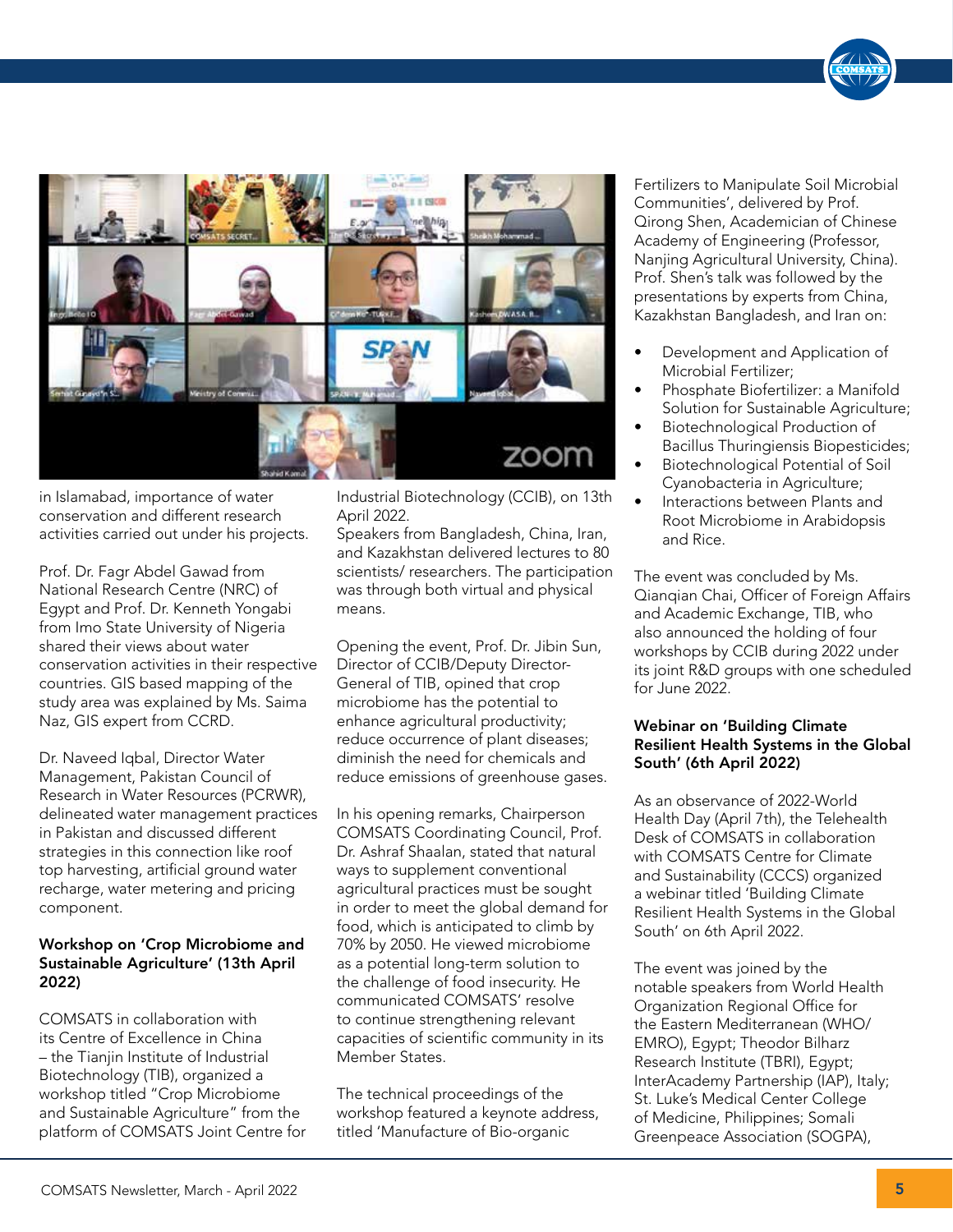

Somalia; Globesight, UAE; and Indiana University–Purdue University Indianapolis (IUPUI), USA. It had a virtual gathering of more than 40 from COMSATS Focal Points and Centres of Excellence, as well as ministries of climate and health, and other relevant stakeholders.

Opening the event, Dr. Azeema Fareed, Principal Medical Officer at COMSATS Telehealth Programme, shed light on the importance of building sustainable and more resilient health systems.

In his introductory remarks, Ambassador (Rtd.) Mr. Shahid Kamal (founder CCCS), was of the view that limited interventions are in place against climate crisis, more so against its impact on human health, resulting in delay in progress towards achieving the SDGs.

In her video message, Ms. Xiaojun Grace Wang, Deputy Director of United Nations Office for South-South Cooperation (UNOSSC), USA, highlighted the strong connection between climate and health, and underscored that changing climate is damaging the socio-environmental determinants of health.

In his presentation during the technical session, Dr. Renzo R. Guinto, Director of Planetary and Global Health Programme, St. Luke's Medical Center

College of Medicine, Philippines/ Co-Founder and Chief Planetary Health Scientist at Sunway Centre for Planetary Health, Malaysia, stated that although climate crisis is contributing to health inequalities, building of responsive health systems should take into account the environmental toll and ensure that such systems are not contributing to climate crisis through carbon emissions.

Other experts from Pakistan, Somalia, USA, Egypt, and Italy, covered various aspects of the theme of the day, these included:

- Growing inequalities, food and water insecurity;
- rising trends of atmospheric carbon dioxide and global temperatures;
- need for more effective partnerships across sectors and communities;
- public health challenges related to Climate Change;
- increased vulnerabilities and health risks of populations across the globe;
- Higher risks of waterborne diseases;
- Stress on health systems globally due to the pandemic and climate change.

The Regional Advisor to WHO/EMRO, Engr. Mazen Malkawi, urged to make efforts for overcoming widening inequalities and considered it one of the key ways to mitigate climate threats to

#### populations.

During the Q&A session, insightful discussions took place regarding mitigation measures to overcome challenges related to: coordination between climate agencies and health experts for the climate resilient health systems; initiatives taken by UN agencies to cope with climate disasters in health sector; research gaps in the countries of the South; and strengthening health systems.

# Visit of Mr. Tamerlan Khalilov, Deputy Head of Mission of Azerbaijan to Pakistan (20th April 2022)

On 20th April 2022, Mr. Tamerlan Khalilov, Deputy Head of Mission of Azerbaijan to Pakistan, visited COMSATS Secretariat, along with Mr. Khalid Taimur Akram (Executive Director), and Mr. Faisal Sheikh (Member – Board of Experts) of Center for Global & Strategic Studies (CGSS) – a public policy institution based in Islamabad, Pakistan.

The visiting delegates held a meeting with senior officials of COMSATS. They received a briefing on COMSATS, its mission, functions and objectives as an intergovernmental organization working for international cooperation in S&T. It was informed that COMSATS is focused at S&T-led sustainable development. The Deputy Head of Mission was also apprised of various scholarship opportunities available at COMSATS' Centres of Excellence, including COMSATS University Islamabad (CUI), Pakistan.

CGSS also extended support for facilitating joint projects to help promote cultural and academic cooperation between the two countries.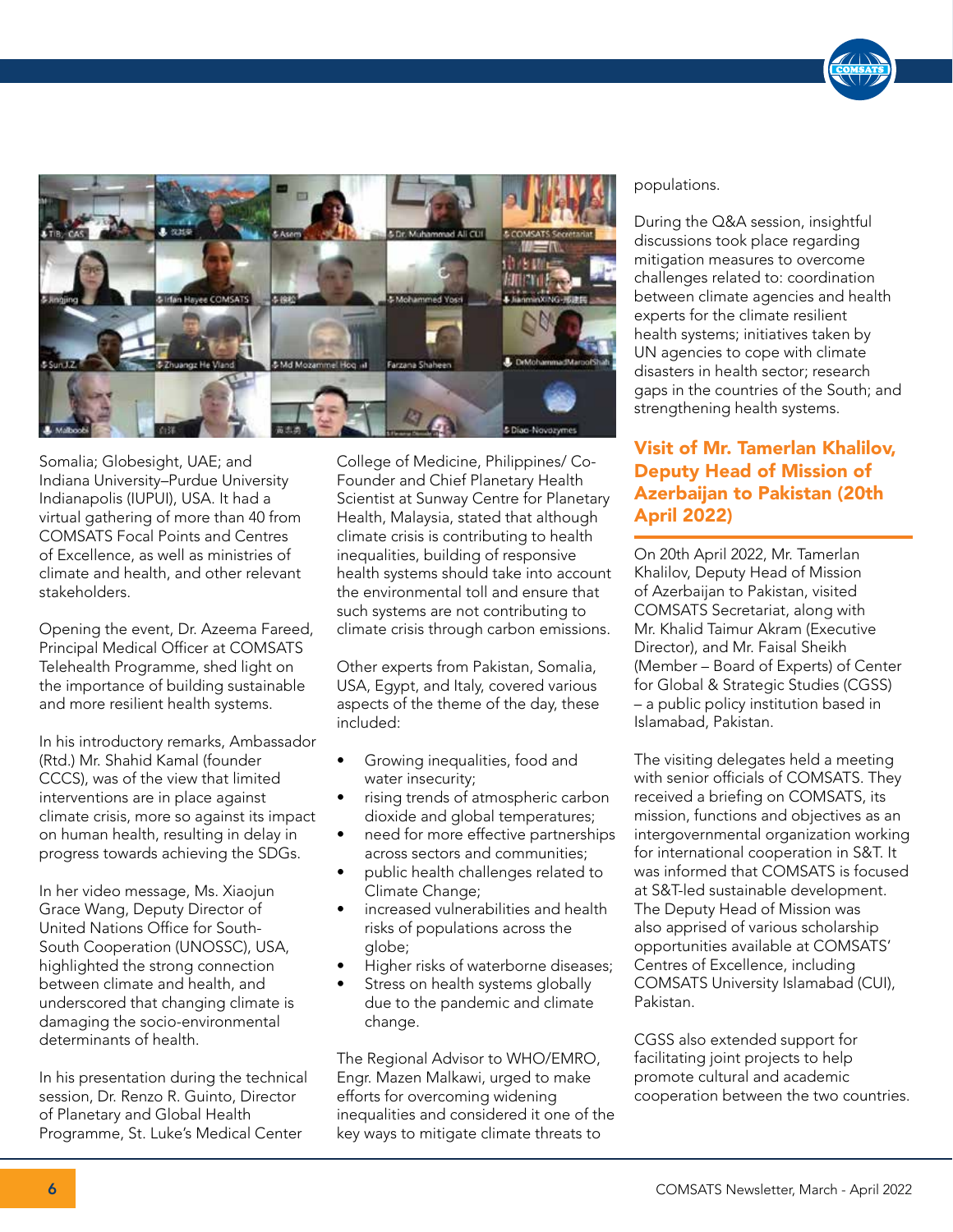

# SOME ACTIVITIES OF COMSATS' CENTRES OF EXCELLENCE

# RSS-Jordan Consolidates Collaboration with IIASA-Austria

A high-level, technical delegation from the International Institute for Applied Systems Analysis (IIASA), Austria, visited the Royal Scientific Society (RSS) of Jordan in March and met with HRH Prince El Hassan bin Talal, Founder and Chairman of the Society. The delegation, led by Director General, Albert van Jaarsveld, discussed prospects to consolidate research collaboration in the field of systems analysis as well as applying systems science to global and national challenges, such as water scarcity, sustainable energy transition, air and water pollution, the impact of climate change on agriculture, and using science to build bridges across national boundaries.

In another meeting, led by HRH Princess Sumaya bint El Hassan (President of RSS), the technical team of RSS exchanged collaborative ideas with IIASA researchers. RSS is the main partner of IIASA in Jordan and the country is a prospective member of IIASA through the Society.

## Scientific Forum on Vertical Farming Inaugurated at RSS-Jordan

Under the Patronage of HRH Princess Sumaya bint El Hassan, President of RSS, a Scientific Forum entitled 'Controlled Vertical Agriculture: A Tool to Contribute in Food Security in Amidst of Climate Change' was inaugurated at RSS, Jordan, on 31st March 2022. Specialists, academics and farmers from Jordan, Britain, Saudi Arabia, Egypt, Iraq, and Syria participated virtually and/ or physically in the Forum.

The Forum is part of a project implemented by the Water, Environment and Climate Change Centre at the Society in cooperation with the University of Plymouth, England, and funded by the British Academy of Engineering within the Frontiers Champions Programme. The project aims to identify the challenges and opportunities associated with Controlled Environment Agriculture and its role in achieving food security in the backdrop of climate change.

### RSS Receives ICT Green Award from IFGICT

The International Federation of Global



Information and Communication Technology (IFGICT) has conferred its most prestigious award to RSS, Jordan, designating it as a "Green Business".

Conferred in the field of green information technology, the Award is the first for the Middle East and Gulf Cooperation Council (GCC) region. The Award was received by Engr. Ahmed Masadeh, Executive Director of ICT for Development Sector at RSS, Jordan.

The Green Business Certificate of quality was awarded based on a comprehensive ICT audit that was carried out over the course of a year during which IFGICT representative in Jordan – Metanoia Training and Consulting – worked closely with the RSS staff.

# TÜBİTAK MAM's 6th National Antarctic Science Expedition **Concludes**

Under the auspices of the President of Turkey, with the patronage of Turkish Ministry of Industry and Technology, and the coordination of TÜBİTAK MAM Polar Research Institute (KARE), Türkiye, the 6th National Antarctic Science Expedition, which started on 22nd January 2022, has returned to Turkey.

The expedition team of 20 reached the Antarctic continent on 2nd February 2022 and studied 14 scientific projects having 29 institutions as stakeholders. During the study, the team used indigenous tools and equipment, including HAVELSAN's national GNSS receiver, UAV (Unmanned Aerial Vehicle), thermal batteries developed by TÜBİTAK Defense Industries Research and Development Institute (SAGE), as well as Ground Motion Monitoring System (Yer-HIS) developed by the TÜBİTAK Rail Transport Technologies Institute (RUTE).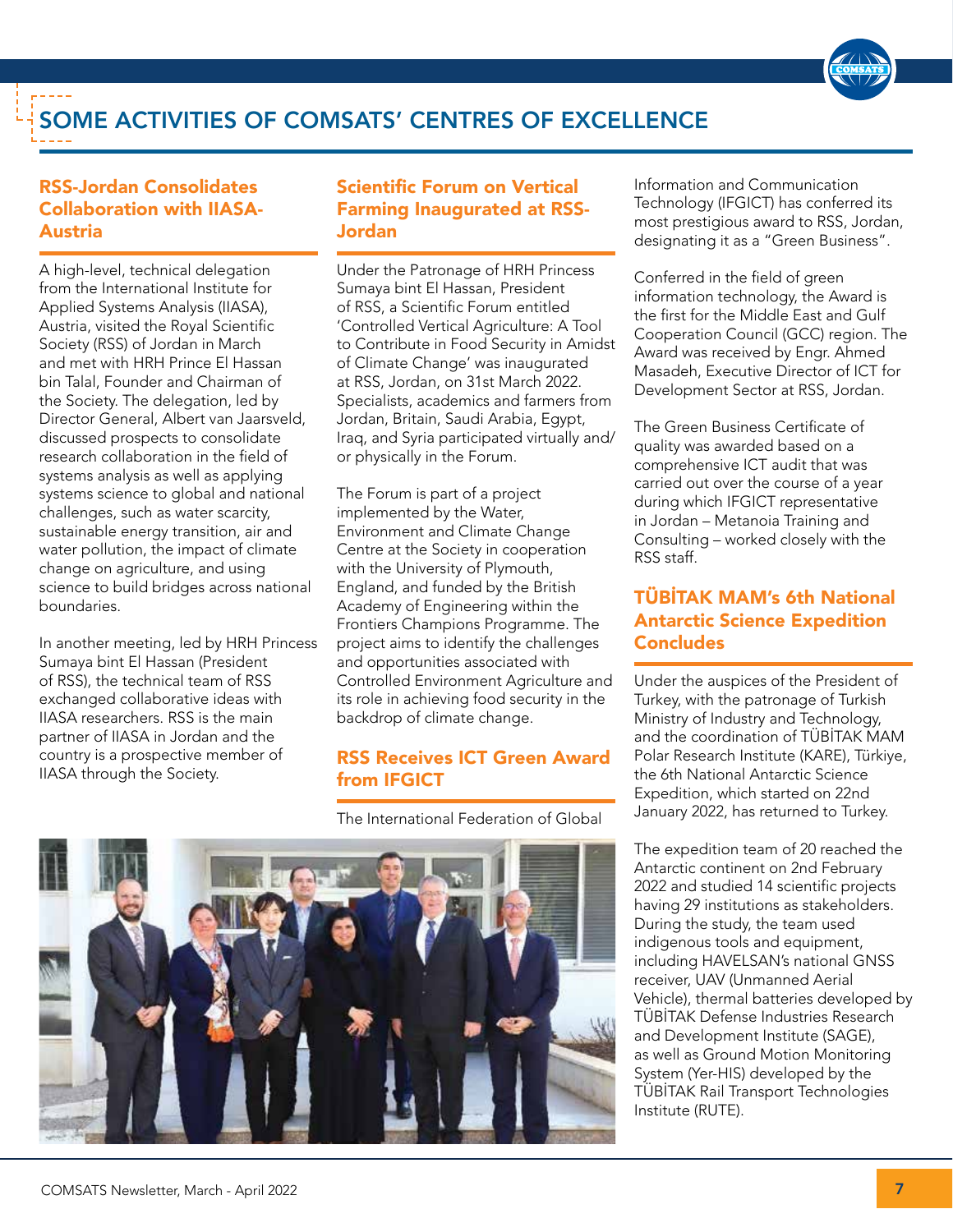# Progress of TÜBİTAK-ULAKBIM's EuroCC Project

The Turkish Academic Network and Information Centre (ULAKBIM) of TÜBİTAK, Türkiye, is successfully conducting the project EuroCC - National Competence Centres under the framework of EuroHPC. During the reporting period, the following activities were organized within the scope of the Project to increase awareness in the fields of High-Performance Computing (HPC), Big Data, and Artificial Intelligence, as well as to share the experiences and advantages of using HPC at the national level.

- Seminar on 'Digital Weather Forecast Model (SHT) Parameterization Optimization';
- Quantum Computing and Technologies Workshop;
- Webinar on 'PARALLEL COMPUTING on GPUs with CUDA;
- Training on 'High-Performance CFD using OpenFOA'.

# TÜBİTAK MAM-Türkiye Foster Cooperation with ICGEB

A three-member delegation of the International Center for Genetic Engineering and Biotechnology (ICGEB), led by Dr. Lawrence Banks (Director ICGEB), visited TÜBİTAK Marmara Research Center (MAM), Türkiye, on 18th March 2022. The visit was aimed at discussing the modalities of the establishment of ICGEB Regional Research Center (RRC) in Türkiye.

The visiting delegates also examined the research infrastructure of TÜBİTAK MAM Life Sciences and were informed about the research studies carried out at various laboratories. As an affiliated center, TÜBİTAK MAM Life Sciences has been representing TÜBİTAK and Türkiye in ICGEB since 1989.



#### Rankings of AQU-Palestine

Al-Quds University (AQU), Palestine, has been ranked first among the Palestinian universities, according to the SCIMAGO World University Rankings for the first quarter of 2022. Further, it ranked 27th in the Arab world, and at 600 place out of 8000 universities and research institutions worldwide.

According to SCIMAGO ranking, AQU ranked first in the Palestinian territories in the fields of Energy, Medicine, and Pharmacology, and 20th and 21st in the Arab world in Energy and Medicine, respectively. This classification is based on the indicators of research tools, innovation outputs, and social impact.

Moreover, AQU ranked second among Palestinian universities according to the QS World Higher Education Institutions classification for the year 2022, and was among the best 51-60 Arab universities in citation. According to QS report for the year 2020-2021, the university won first place locally and was 21st regionally in the number of citations for each research paper, and it ranked second Palestinian university in terms of research cooperation worldwide.

## KazNU-Kazakhstan to Enhance Research Linkages with Hungarian Varsities

The Rector of Al-Farabi Kazakh National University (KazNU), Kazakhstan, Prof. Dr. Zhanseit Tuimebayev, held a meeting with Ambassador Extraordinary and Plenipotentiary of Hungary to Kazakhstan, H.E. Mr. Otto Ivan Ron, and the Consul General of Hungary in Almaty, Mr. Ferenc Blaumann, on 21st April 2022.

During the meeting, the two sides discussed matters of furthering cooperation between Al-Farabi KazNU and Hungarian universities. Prof. Tuimebayev proposed developing joint educational programmes with partner Hungarian universities, as well as to hold virtual and physical conferences to exchange experiences and ideas for the development of advanced methods of teaching and research. He also suggested conducting joint scientific research on topical areas of science and innovation development, and organizing exhibitions, scientific and other cultural events. Prof. Tuimebayev also stressed the need to develop joint scientific projects for international grant competitions.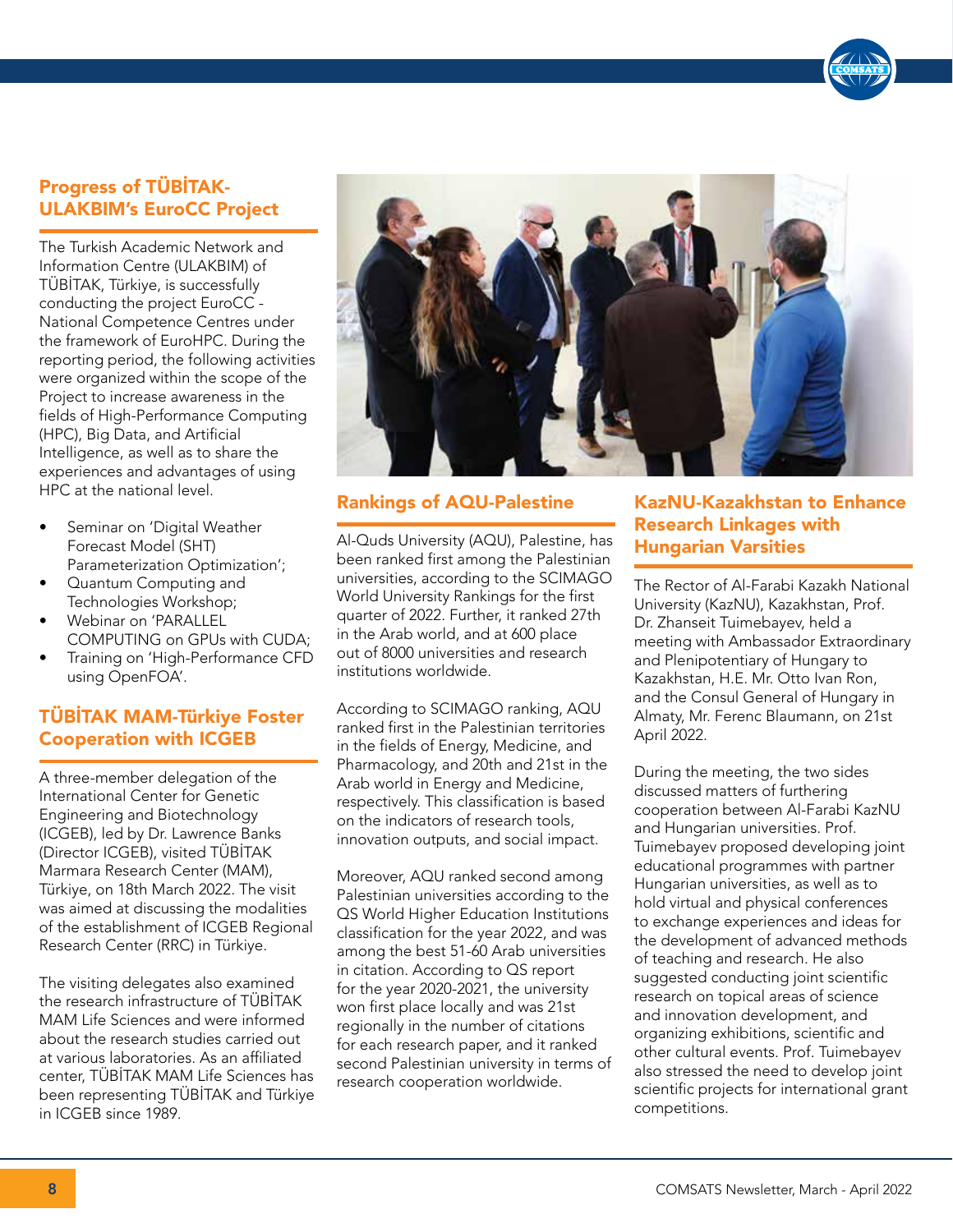Receptive of Prof. Tuimebayev's proposals, the Ambassador proposed creating joint research centres and to work further in this domain.

## Nanotechnology-based Lamp Developed at KazNU-Kazakhstan

Scientists at National Nanotechnology Open Laboratory of Al-Farabi KazNU, Kazakhstan, have developed a unique technology for increasing the intensity of the glow of gas-discharge lamps based on nanotechnology, which has a low cost and high quality. The intensity of the glow of the developed lamp is one and a half times greater than that of similar fluorescent lamps with equal power consumption.

## KazNU-Kazakhstan Signs Agreements with UW-Poland and NAS-Kazakhstan

In two different events, held on 6th and 12th April 2022, Al-Farabi KazNU, Kazakhstan, has signed Memoranda of Cooperation with University of Warsaw (UW), Poland, and the National Academy of Sciences (NAS) of Kazakhstan, respectively.

Al-Farabi KazNU already has an Agreement in place with Polish universities under which it implements various educational programmes, and scientific and innovative projects. Establishment of a laboratory named after Maria Sklodowska-Curie and mobility of 150 students of Al-Farabi KazNU for research internships at Polish universities are two such examples. The current Agreement signed aims at exchange of students between Al-Farabi KazNU and the University of Warsaw.

The Agreement with NAS was signed on the "Day of Science Workers" by Prof. Dr. Murat Zhurinov, Doctor of Chemical



Sciences, President of NAS, and Prof. Tuimebayev, Rector of Al-Farabi KazNU.

# Rector of Al-Farabi KazNU Awarded with Order of "Barys" II Degree

On 18th March 2022, the Rector of Al-Farabi KazNU, Kazakhstan, Prof. Dr. Zhanseit Tuimebayev, has been awarded with the II degree "Barys" Order for the following merits: strengthening the statehood and sovereignty of Kazakhstan; ensuring peace, consolidation of society and unity of the people of Kazakhstan; in state, industrial, scientific, socio-cultural and social activities; and strengthening cooperation between peoples, rapprochement and mutual enrichment of national cultures, friendly relations between states.

# Researchers of Embrapa Agrobiologia, Brazil, Stand Out in International Ranking

Six researchers of Embrapa Agrobiologia, Brazil, have been ranked as the most cited scientists among 36 Brazilian scientists in the field of plant and agronomic sciences, according to a ranking published by Research.com.

The profiles of 166,880 scientists worldwide were analyzed in 21 areas of

science and more than 2,575 profiles were scrutinized in the area of Plant Science and Agronomy. The inclusion criteria for researchers included h-index, scientific contributions, citations, awards and achievements in the area.

# UTG-The Gambia Strengthens Academic Cooperation with China

Prof. Herbert Robinson, Vice Chancellor of the University of The Gambia (UTG), The Gambia, met with H.E. Mr. Ma Jianchun, Ambassador of China to The Gambia, at the Chinese Embassy, on 16th March 2022. The Vice Chancellor was accompanied by Prof. Momodou Jain, DVC (Administration); Mr. Zhang Chao, Director of the Confucius Institute of the UTG; and Mr. Mbakeh Camara, Director of International Relations & Innovation. Mr. Li Xiaoquan, Director of Political Affairs at the Chinese Embassy was also present during the meeting.

Prof. Robinson acknowledged the strong support rendered by Chinese Embassy to UTG and expressed willingness to strengthen cooperation for capacity-building and the training of youth so as to cultivate more talent for the development of The Gambia.

Ambassador Ma appreciated fruitful cooperation between China and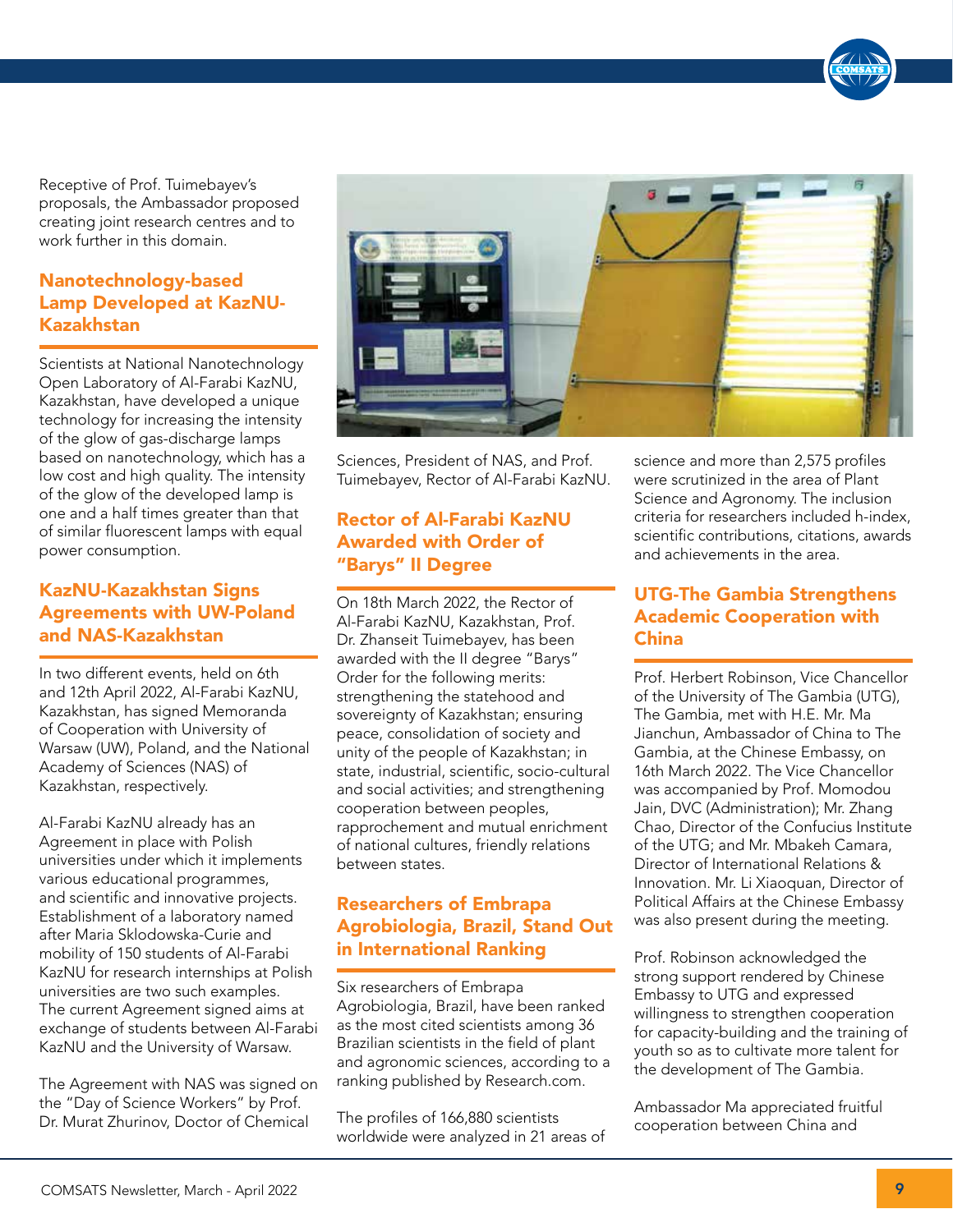

The Gambia in the fields of health, agriculture and infrastructure, and regarded the important role played by the UTG in people-to-people exchanges between China and The Gambia.

Furthermore, in a ceremony on 29th March 2022, His Excellency Ma Jianchun awarded 20 scholarships for the students of UTG, The Gambia, for the 2022 academic year.

Speaking on the occasion, the Ambassador stated that the scholarship aims to support outstanding and underprivileged students so as to motivate them to work harder to help build a better future for themselves and contribute to national development.

# SARI/CSIR-Ghana Studies OFA for High Crop Yields

The Savannah Agricultural Research Institute (SARI) of the Centre for Scientific and Industrial Research (CSIR), Ghana, has reported in a study that the use of organic farming aid (OFA) used on its own or combined with inorganic fertilizer can help improve crop yields and achieve maximum yields in the cultivation of maize, cowpea and groundnut.

The study was conducted to determine the effect of the application of OFA on the improvement of the growth and yield of maize; its protective properties in terms of managing aflatoxin contamination in groundnut; and its ability to manage cowpea pests compared to synthetic insecticides. The research was carried out at the research fields of the CSIR-SARI at Nyankpala in Tamale, as well as some selected farms in the Sagnarigu municipality in the Northern Region, during the 2021 cropping season.

The findings of the research suggest

that irrespective of the frequency of application of OFA to maize, either two or three times, the highest economic returns were achieved when 100 per cent OFA plus 50 per cent NPK was applied.

# Faculty Member of CUI-Pakistan Receives Award of **Excellence**

Prof. Dr. Muhammad Abid, Director IRC/ Chairman and Professor of Mechanical Engineering at Wah Campus of COMSATS University Islamabad (CUI), has been awarded with Government of Pakistan's Tamgha-e-Imtiaz (Award of Excellence) in recognition of his contributions in the field of Mechanical Engineering. Prof. Abid received the



Award from the President of Pakistan, Dr. Arif Alvi, during Pakistan Civil Awards Ceremony held on 23rd March 2022 at the President House, Islamabad.

# Call for Proposals by TÜBİTAK-Türkiye

• TÜBİTAK-NRF Call for Proposals 2022: Based on the Memorandum of Understanding signed between TÜBİTAK and the National Research Foundation (NRF), Korea, the 2022 Call for Proposals has been launched to enhance the cooperative activities in the field of research between the two countries. There is no restriction on the research themes. Final deadline for online proposal submission is 30 June 2022.

For details and application, please follow the given link: https:// www.tubitak.gov.tr/sites/default/ files/3125/tubitak-nrf\_2022\_call\_ text\_final.pdf.

3rd Joint Call for Proposals of TÜBİTAK - NARD Bilateral **Cooperation Projects: Call for joint** projects has been opened within the framework of the Cooperation Agreement between TÜBİTAK, Türkiye, and the National Agency for Research and Development (NARD), Moldova. The call is open in following thematic areas: Engineering and Technology; Medical and Health Sciences; Agricultural Sciences; Social Sciences related with World crises; and Environment (Soil, Water, Climate). The 3rd Joint Call is opened till 1st July 2022 for online submission. For details and application, follow the given link: https://www.tubitak.gov.tr/ sites/default/files/3125/3rd\_joint\_ call for proposal tubitak nard apr 2022.pdf.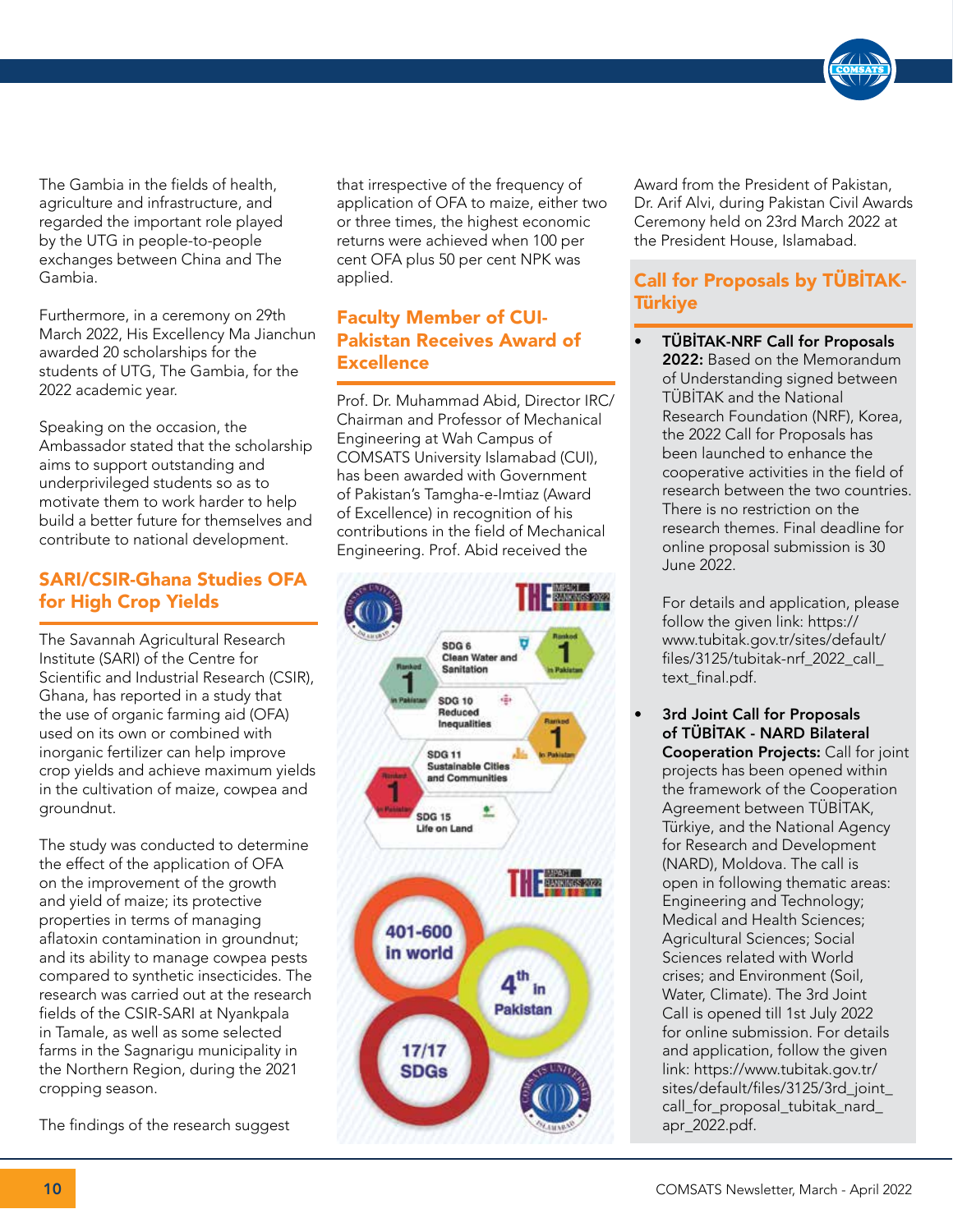# DEVELOPMENT AND S&T NEWS FROM MEMBER STATES AND BEYOND

## Egypt Launches Platform for Sustainable Development Solutions for SSC

The Egyptian Ministry of International Cooperation and the United Nations Development Programme (UNDP) has launched a coordination platform on Sustainable Development Solutions for South-South Cooperation (Daily News Egypt; 19th April 2022). The platform's activities were inaugurated by H.E. Ms. Rania Al-Mashat, the Minister of International Cooperation of Egypt and Mr. Alessandro Fracassetti, the Resident Representative of UNDP in Egypt.



The platform aims to enhance discussions between the government, the UNDP, and multilateral and bilateral development partners on benefiting from the leading Egyptian experience in the field of development cooperation, projects implemented with international partners in various development sectors, and expertise accumulated over decades in strengthening South-South and triangular cooperation to help transfer expertise and experience.

# China Launches its First Multilateral Cooperation Platform on Climate Change

Fostering its cooperation with Pacific Island countries, China has launched a China-Pacific Island Countries Climate Action Cooperation Center (Global Times; 29th April 2022). The center

is co-built by the Chinese Ministry of Foreign Affairs, the Ministry of Ecology and Environment (MEE) and East China's Shandong Province.

As China's first multilateral cooperation platform in climate change, the Centre is expected to enhance the exchanges and practical cooperation between the countries involved.

# Pakistani Healthcare Professional Wins Global Healthcare Award

Dr. Zulfiqar Bhutta, a healthcare professional and researcher, has been conferred the "John Dirks Canada Gairdner Global Health Award" in recognition of his achievements in global health research. Dr. Bhutta has received this Award for his research paper titled "Maternal and Child Nutrition: The First 1,000 Days", which includes an evaluation of evidencebased interventions in child and maternal health for marginalized populations in the first thousand days after birth (Aga Khan Development Network; 5th April 2022).

The Awardee is the founding director of the Center of Excellence in Women and the Child Health and Institute for Global Health and Development at the Aga Khan University in Karachi, Pakistan. He was one of the five 2022 Canada Gairdner International Award laureates who have been recognized for seminal discoveries or contributions to biomedical science around the globe.

# Gambia Validates its First National Research Policy

Gambia's first National Research Policy was launched by Ministry of Higher Education, Research, Science and Technology (MoHERST) during a symbolic event held on 5th April

2022 in Bijilo (AllAfrica; 7th April 2022). MoHERST is also COMSATS Focal Ministry in the country. This policy provides a legal framework and regulatory instruments to guide research operations in Gambia.

Speaking on the occasion, Mod A.K. Secka, Permanent Secretary of MoHERST, highlighted the importance of scientific discovery through research and considered it key to present day development needs. The Director of Research at MoHERST, Mr. James Gomez, recalled a study conducted jointly by MoHERST and UTG in 2010 concerning research in The Gambia, that indicated collaboration gaps between institutions.

The event was attended by officials from the Ministry of Health (MoH), Ministry of Basic and Secondary Education (MoBSE), Medical Research Council (MRC), Gambia National Library, University of The Gambia (UTG), Management Development Institute (MDI), and staff of MoHERST, among other stakeholders.

# Somalia Fosters Collaborations in Energy

Somalia is pacing up its efforts to invite and encourage foreign investment and big projects to address its energy needs. Sixty seven percent of Somalia's population is lacking access to electricity and high power tariffs.

On the flipside, Somalia has over 300 days of sunshine a year. Countries like Germany with far fewer sunshine days (about half that of Solamia's) have been able to generate 50,000 MW from solar energy.

Off-grid solar power, therefore, may be a solution to Somalia's huge energy challenge alongwith decentralised electrification and expansion of the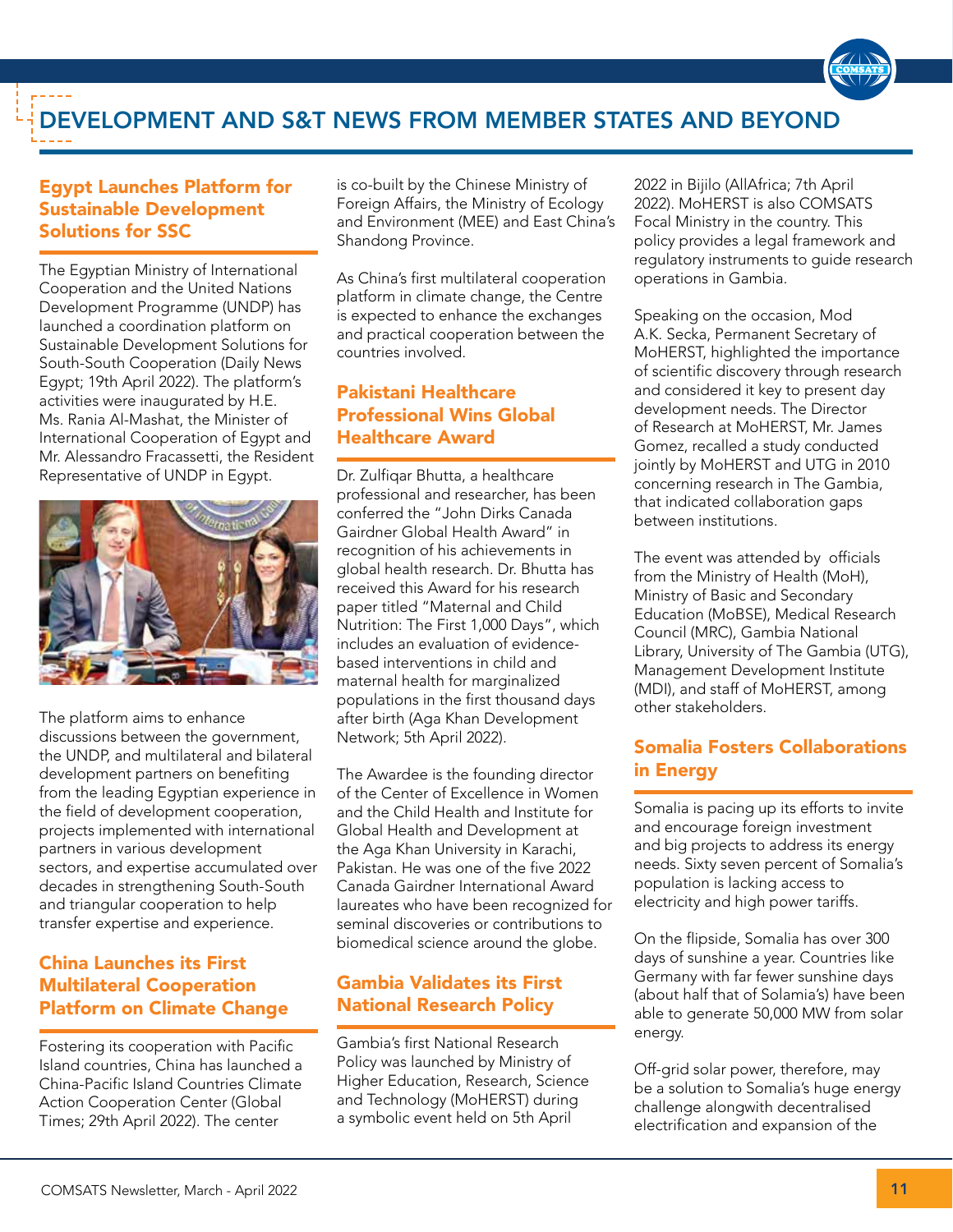national grid. This can be further aided by harnessing wind power.

To make this possible, Somalia is working towards creating a conducive environment and incentives for private investors, and foster collaborations with development partners for reviving the energy sector.

In this vein, Government of Somalia has announced a \$150 million electricity recovery facility, in partnership with the World Bank, to make cheaper energy possible for Somalis. A power masterplan has been developed detailing a 20-year least-cost plan.

Other partnerships in this respect include a \$95 million fund developed with AfDB (trtworld.com; 29th April 2022).

## Tanzania Aims to Expand its Geothermal Capacity to 200 MW

Tanzanian government aims to inject 1100 MW of renewable energy produced from geothermal, solar, and wind into the national grid system and intends expanding its geothermal power capacity to 200 MW by 2050. To help achieve this target, the

Government of Tanzania has identified 52 potential sites across the regions of Mbeya, Arusha, Iringa, Kilimanjaro, Dodoma, Shinyanga, Morogoro, Mwara, Manyara, Kagera, Katavi, Rukwa, Tanga, Singidi, and Songwe (Think GeoEnergy; 28th April 2022).

The Tanzania Geothermal Development Company (TGDC) of the country is exploring several sites for geothermal development that include Ngozi in Mbeya and Songwe regions, Kiejo-Mbaka in Mbeya, Natron in Arusha, and Luhoi in the coastal region.

# Social Enterprise Ghana Trains Hubs in Green Economy

Since 2019, SNV Netherlands Development Organisation (SNV) has been implementing the Boosting Green Employment and Enterprise Opportunities in Ghana (GrEEn) project – a four-year action from the European Union, the Embassy of the Kingdom of the Netherlands in Ghana, SNV and the United Nations Capital Development Fund (UNCDF).

The project aims at creating greater economic and employment opportunities for youth, women and returning migrants by promoting



and supporting sustainable, green businesses in two selected regions in Ghana: Ashanti and Western.

Recently, SNV partnered with Social Enterprise Ghana, a network of high impact social enterprises and hubs to train 32 hub leads and enterprise support organisations across Ghana. The training is aimed at supporting start-ups and Micro, Small and Mediumsized Enterprises (MSMEs) in the green and circular economy (MyjoyOnline. com; 26th April 2022).

The two-day Training of Trainers (ToT) workshop covered various topics, including green business models, green product development, green product marketing and green financing which is intended to enable the hubs and enterprise support organisations to understand the green and circular economy and how they can support businesses in their portfolios to improve their environmental impact.

## Egypt and UK Discuss Cooperation in Different Socio-Economic Domains

Egypt and the UK are exploring avenues of cooperation in a number of areas including health, education, communications, information technology, digitalization and small and medium-sized companies as well as women empowerment, vocational training and agricultural value chains.

These avenues were discussed on March 11, 2022, during a meeting between Egyptian Minister of International Cooperation, H.E. Ms. Rania Al-Mashat, and the UK's Minister of State of Foreign Commonwealth and Development Affairs, Lord Tariq Ahmad of Wimbledon (EgyptIndependent; 12th March 2022).

*continues on page 15*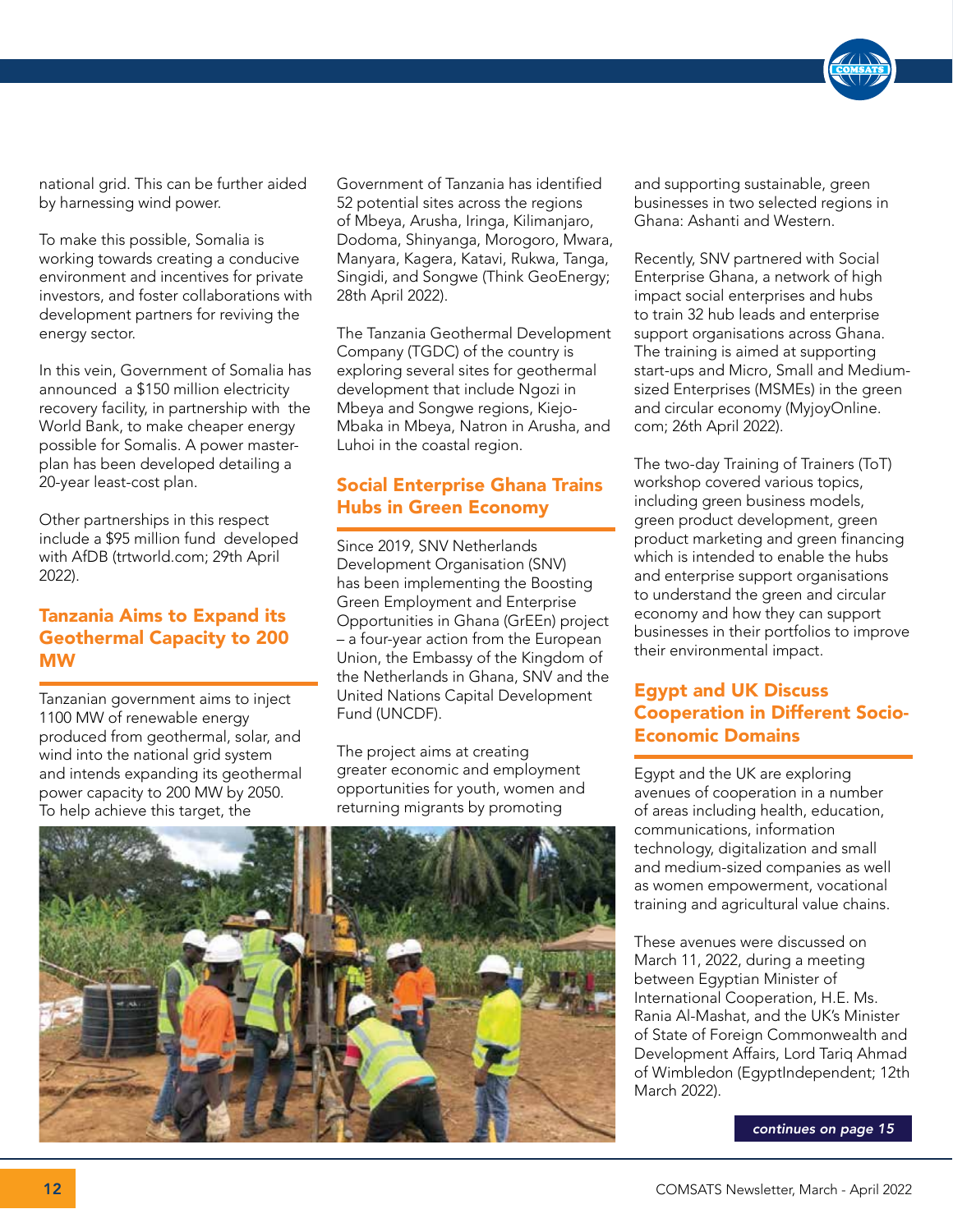

# WOMEN IN SCIENCE

### Some Phenomenal Ladies of the 20th Century *Ms. Shahr Bano Malik\**

For centuries, contributions of women in scientific fields have remained under-acknowledged or underrepresented. Gender equality in professions and academics has remained a challenge in history, not due to the incompetence or incapacity of women but owing mainly to stereotypes about images associated with different genders, or their accepted roles and responsibilities.

However, things have changed for the better over the past few decades as the roles of women started evolving. Trail-blazing women in different fields overcame social, cultural, economic barriers, clichés and stereotypes, opening avenues for many to come. A lot of what is possible today for women is owed to the trendsetting women; significance, therefore, of strong rolemodels cannot be overemphasized.

From education to science, research to engineering, health to business, literature to architecture, leadership and governance, women are getting ahead in every sector. Many barriers, however, still persist for women in professional pursuits including those in STEMM fields, irrespective of their intelligence or qualification. However, a disproportionately small number of them get in their careers the eminent, higher and decision making roles (like CEO, Executive Director, Managers, Heads, etc.) in institutions and organizations. Their ratio in politics or other managerial positions is less than half of the total in America, according

to a report published by American Association of University Women (AAUW), a US-based NGO. The same trend exists for academic leadership of women in US where only 30% women hold the offices of college presidents, 32% are full professors and only 16% women are medical school deans. Moreover, the percentage of female writers and directors in Hollywood is only 12.6%. These statistics come from US where human rights and women empowerment are highly advocated. Trends in many developing and underdeveloped countries present a far worse picture.

A studyi comprising large-scale bibliometric analysis of gender differences in scientific careers that traces the publication careers of almost six million male and female researchers during the period 1996- 2018 reveals an increasing trend in the percentage of women starting a career as publishing researcher – 33% in 2000 to about 40% in recent years. However, the study shows that within male and female researchers that started their publication career in the same year, women seem to be somewhat less likely to continue their career as publishing researcher than men. It is also observed that men produce on average between 15% and 20% more publications than women. Moreover, in biomedical disciplines, men are about 25% more likely than women to be the last author of a publication, suggesting the former's seniority in the group of authors.

More concrete and consistent efforts are required to break barriers and prejudices impeding parity. For the purpose, the 17 interlinked Sustainable Development Goals (SDGs), adopted worldwide, offers right path for reaching the equality for both genders at each and every level. In particular, SDG2 (Zero Hunger), SDG3 (Good Health and Wellbeing), SDG4 (Quality Education), SDG8 (Decent Work and Economic Growth), SDG10 (Reduced Inequalities) and SDG16 (Peace, Justice and Strong Institutions) cannot be achieved fully without achieving the Goal 5 related to "Gender Equality". Achieving Sustainable Development Agenda by 2030 calls for reducing gender gap in all walks of life, including science, technology, and innovation. Equal opportunities and increased participation triggered by inspirational stories from the history can motivate more young women to pursue careers in science.

To celebrate women and their achievements in different spheres, International Women's Day is observed each year on 8th March. This day not only highlights the significance of women's role for building sustainable societies but also raises awareness for reducing gender gaps. The International Women's Day 2022 calls for deepening the understanding of role, history and future of women in Science.

Here, we take a look at some notable historical women figures in science



*\* Ms. Shahr Bano Malik is an enthusiastic new member of COMSATS Secretariat human resource. Ms. Malik has a degree*  in Bioinformatics from COMSATS Centre of Excellence in Pakistan, COMSATS University Islamabad. Currently assisting *COMSATS Telehealth Desk at COMSATS Secretariat, she has keen interest in digital health, and SDGs, especially those with*  targets focusing on inequalities, mental health, climate action, and gender equality. Email: shaher@comsats.org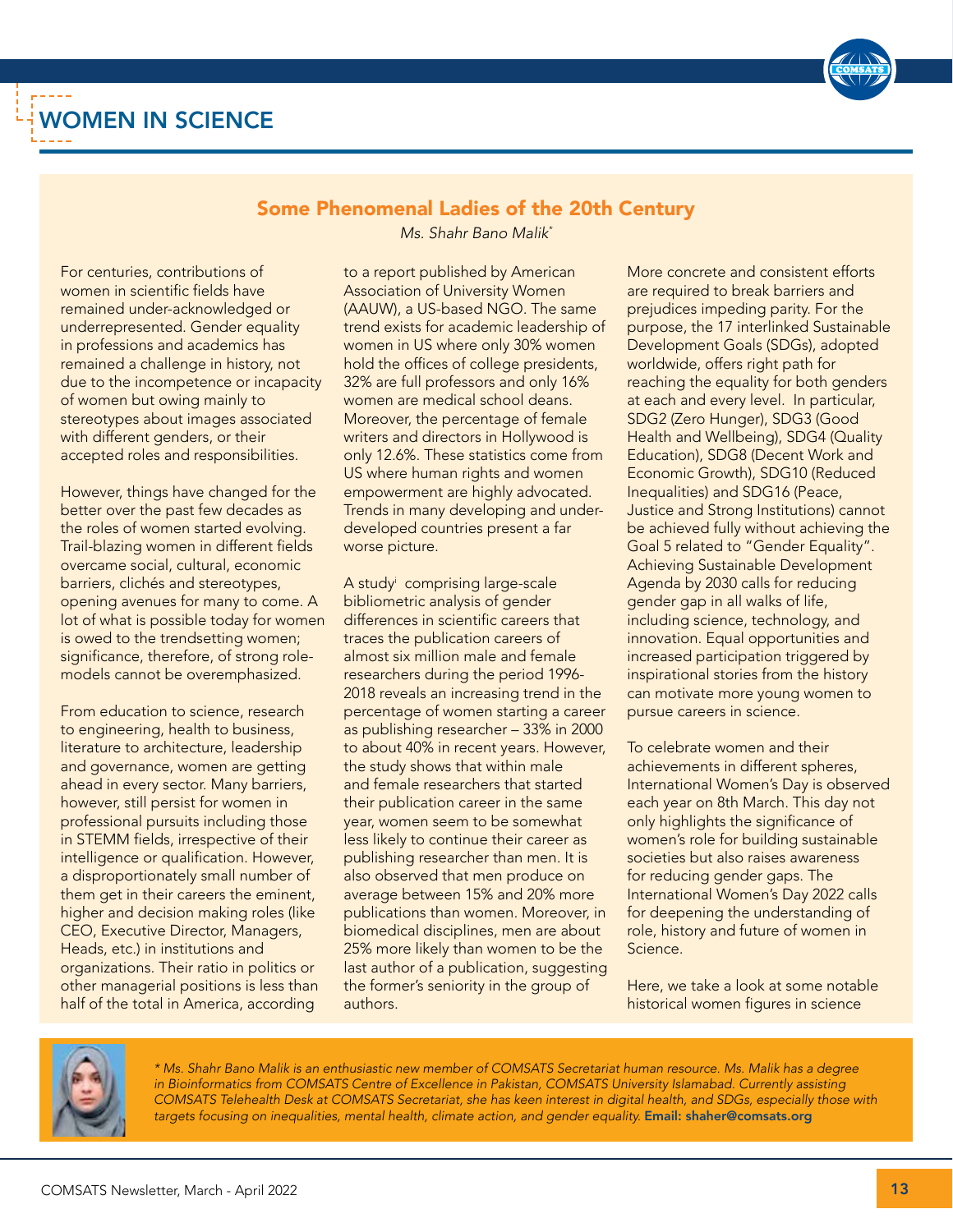belonging to COMSATS' Member States, who despite many challenges of their time, endeavored to bring the much needed change and make great contributions in their respective fields.

#### Sameera Moussa

A remarkable lady of 20th century, Sameera Moussa is the first female nuclear physicist of Egypt. Born in 1917, Dr. Moussa attended Cairo University from where she earned



a Bachelors' degree in radiology and later PhD in atomic radiation. She became the first female to earn a doctorate degree and also the first one to hold a university post at the same institute.

She devised a historic equation for splitting atoms of cheap metals, such as copper – the invention that has helped pave the way for developing a cheap nuclear bomb.

However, Moussa always advocated for peaceful use of nuclear energy. She is known for her motto "Atoms for Peace" and dedicated her nuclear research for finding ways to make nuclear technology a safer and affordable tool for medical treatment. "My wish is for nuclear treatment of cancer to be as available and as cheap as Aspirin", dreams Dr. Moussa.

She also organized the Atomic Energy for Peace Conference and sponsored a call that set international conference under the banner of "Atoms for Peace". She died in 1952 at a very young age in a car accident. She is still remembered with the title "Mother of Atomic Energy"ii.

#### Azar Andami

An Iranian physician and bacteriologist, Azar Andami is known for her development of cholera vaccine. Born in 1926, Andami started her career as a teacher working for the Iranian



Ministry of Culture. Subsequent to receiving natural science diploma in 1951, she received a degree of Doctor of Medicine from the University of Tehran in 1953. After specialization in gynecology, she enrolled herself in Pasteur Institute of Iran and later moved to Paris for further studies in the field of Bacteriology.

She died in 1984 and is a great motivational figure for the women of Iran till dateii.

#### Cicely Williams

A remarkable Jamaican physician,

Dr. Williams is celebrated for her discovery of kwashiorkor and campaign against the use of "sweetened condensed milk" alongwith other artificial baby



milks as a substitute of human breast milk.

Dr. Williams was born in 1893 and studied Medicine from the Somerville College, Oxford, where she was one of the first females admitted into the course only because of the dearth of male students caused by World War I. After her graduation from University of Oxford, she practiced medicine at

King's College Hospital and Queen Elizabeth Hospital for Children in Hackney.

Devoted to the advancement of the field of maternal and child health in developing countries, Dr. Williams became the first Director of Mother and Child Health (MCH) at the newly created World Health Organization (WHO) in 1948.

During her extraordinary career full of hard work and achievements, Dr. Williams served over 50 countries as a doctor, researcher, lecturer and consultant and was also elected as an honoree fellow of King's College Hospital Medical School. She died in 1992 at the age of 98.

#### Akkagaz Doszhanova

Like other regions of the world, women

of Central Asia have also struggled in the past for stepping ahead in different walks of life. Akkagaz Doszhanova is one such example who turned into a role



model and strong motivator for the women of Soviet Central Asia during 19th and 20th century.

Born in 1893, Doszhanova was expected to marry in an early age with no opportunity of higher education. Fighting obstacles along her way, she succeeded in becoming the first Kazakh woman in Central Asia to graduate from a Soviet university with a degree in medicine. During her brief lifetime of 39 years, she provided free nursing and midwifery classes to women at the Children's City Hospital and also treated thousands of children in famine stricken areas.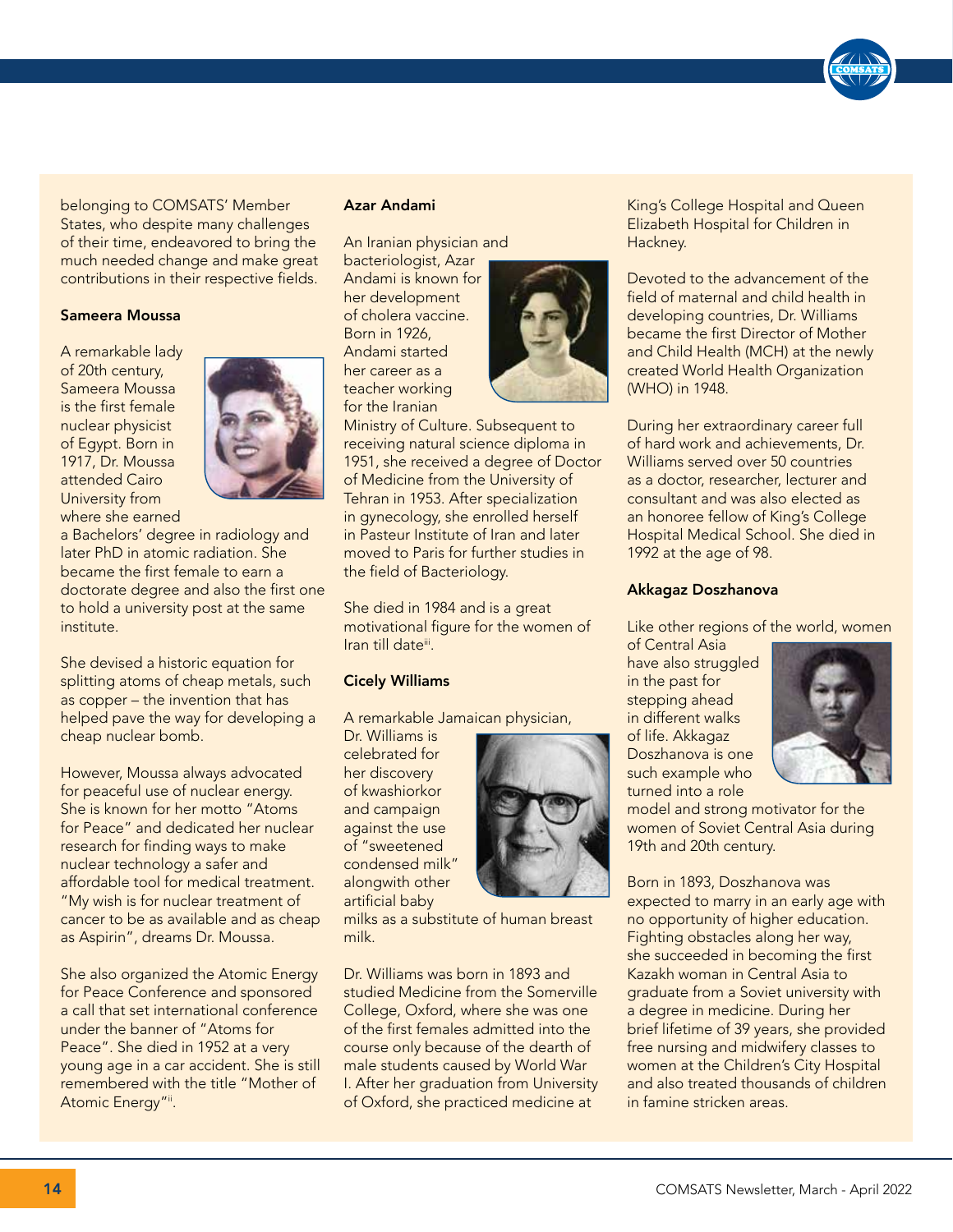She dedicated her efforts to her profession and to her role as a social activist. In 2016, West Kazakhstan State Medical University honored her legacy by bestowing her name on its new concert hall and erecting a bust in its plazaiv.

#### Trinidad Perez Tecson

Very few women in history are known

for their valiance, bravery and heroic roles in the battlefields. Trinidad Perez Tecson of Philippines is one such woman who fought a number of battles alongside



men for the freedom of her country from Spanish colonizers. Tecson was born in 1848 and fought 12 bloody battles, including the famous one, i.e., Battle of Biak-na-Bato during which her valor earned her the title of "Mother of Biak-na-Bato" and "Mother of Mercy.

Besides, she also provided nursing services to many injured Filipino

soldiers due to which she was awarded the title of "Mother of the Philippine Red Cross". This iron lady, a huge motivation for other females of her time, died in 1928<sup>v</sup>.

#### Safiye Ali

Born in 1894, Safiye Ali was the first female medical doctor of Turkey who is also known for her welfare services

during the Balkan Wars, World War I, and the Turkish War of Independence, where she treated wounded soldiers. After graduating from Robert College in Istanbul,

Safiye moved to Germany in 1916 for specialization in gynaechology and pediatrics. In 1923, she got her license as the first female doctor and opened her clinic in Cağaloğlu.

Safiye Ali was not just a clinical doctor, she also made history as the first female lecturer to teach gynecology and obstetrics to girls at the first girls'

medical school established within the American College.

During her profssinal career, Safiye faced a number of harrassment issues from her male colleagues through which she persevered overcoming a number of hurdles in her career including baseless accusations. She died in 1952 due to cancer<sup>vi</sup>.

#### References:

- i. https://doi.org/10.48550/ arXiv.2106.12624
- ii. https://insidearabia.com/sameeramoussa-egypts-first-nuclearscientist/
- iii. https://peoplepill.com/people/ azar-andami
- iv. https://www.aramcoworld.com/ Articles/September-2021/Dr-Akkagaz-Doszhanova-Woman-ofthe-Steppe-Pride-of
- v. https://pvao.gov.ph/pvao-gadupdates/trinidad-tecson/
- vi. https://www.dailysabah.com/ feature/2014/12/09/first-femalephysician-of-turkey-safiye-ali

#### *...continued from page 12*

Egypt's economic reform, COP27, and UK-Egypt working relations were also discussed during the meeting.

Speaking during the meeting, the Egyptian Minister expressed Egypt's desire to strengthen triangular cooperation and South-South cooperative relations with the UK especially for climate technology for Africa. She highlighted the UK's commitment towards this cooperation through technical and economic support in different areas in recent past.

### Scientists from NTU-Singapore Develop Recyclable Pollenbased Paper

The conventional paper industry is responsible for 33 to 40% of all industrial wood traded globally, and adds to the global problem of deforestation and rising carbon emissions. To overcome such negative environmental impact, scientists at Nanyang Technological University (NTU), Singapore, have developed a non-allergenic pollenbased paper that can be printed-on and erased multiple times without damaging the paper.

The study has been published online in Advanced Materials on 5 April and a patent has been filed based on this innovation (NTU; 5th April 2022).

Prof. Cho Nam-Joon, senior author of the paper and the team lead, stated that apart from being easily recyclable, the pollen-based paper is also highly versatile. Unlike woodbased conventional paper, pollen is generated in large amounts and is naturally renewable, making it potentially an attractive raw material in terms of scalability, economics, and environmental sustainability.